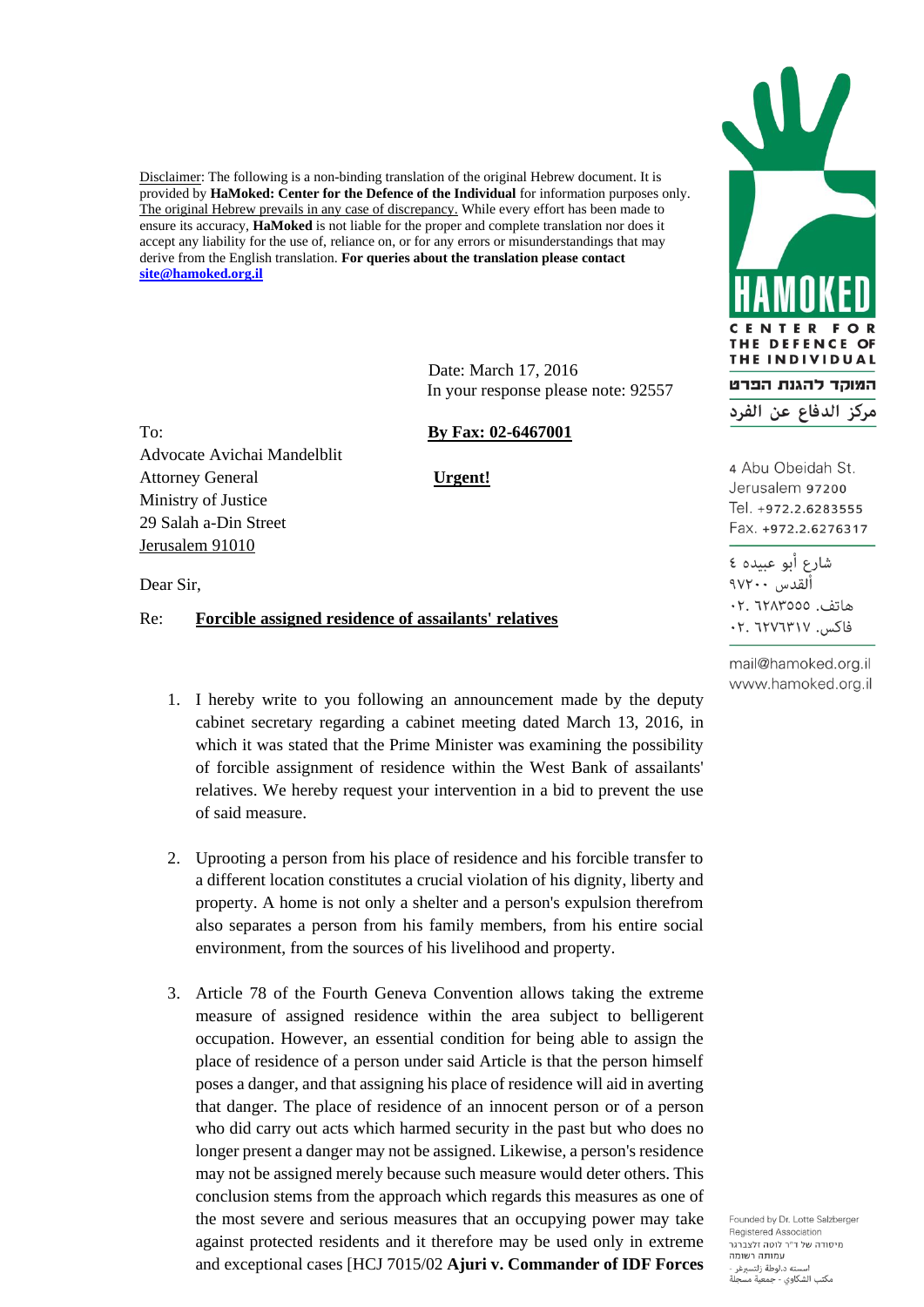**in the West Bank**, 56(6) 352 (hereinafter: **Ajuri**) paragraph 24 of the judgment].

- 4. It was further held in **Ajuri** with respect to the degree of danger which is posed by the person whose residence is sought to be assigned that any degree of danger was insufficient and that assignment of residence could be exercised only if clear and convincing administrative evidence existed which showed that if such an extreme measure was not employed, there was a reasonable possibility that he would present a real danger to the security of the area (*Ibid*., paragraph 25 of the judgment). The court also emphasized that the use of the measure of assigned residence must satisfy all proportionality tests acceptable in administrative law.
- 5. Assigned residence of assailants' relatives in the absence of any personal involvement of their part in the execution of the attack or any specific future risk – does not comply with the conditions and limitations established by the court with respect to the exercise of Article 78 of the Geneva Convention, as specified above.
- 6. As aforesaid, contrary to the manner by which Regulation 119 of the Defence (Emergency) Regulations, 1945, was construed by the court – as allowing the exercise of deterring measures such as house demolition, also when they harm the innocent – with respect to Article 78 it was explicitly stated that it could be exercised only against **the same person** whose acts may pose danger to the security of the area.
- 7. Moreover, in the absence of evidence regarding an actual danger posed by each one of the family members, assigned residence will constitute collective punishment of innocent persons.
- 8. As is known, collective punishment is prohibited by international law in the context of the laws of war and by international human rights law. The superior principle which prohibits the use of sweeping punitive and arbitrary measures which harm entire groups of people also constitutes an important part of the rules of international customary law.
- 9. In this context, Regulation 50 of the Hague Regulations provides as follows:

No general penalty, pecuniary or otherwise, shall be inflicted upon the population on account of the acts of individuals for which they cannot be regarded as jointly and severally responsible.

And Article 33 of the Fourth Geneva Convention stipulates as follows: